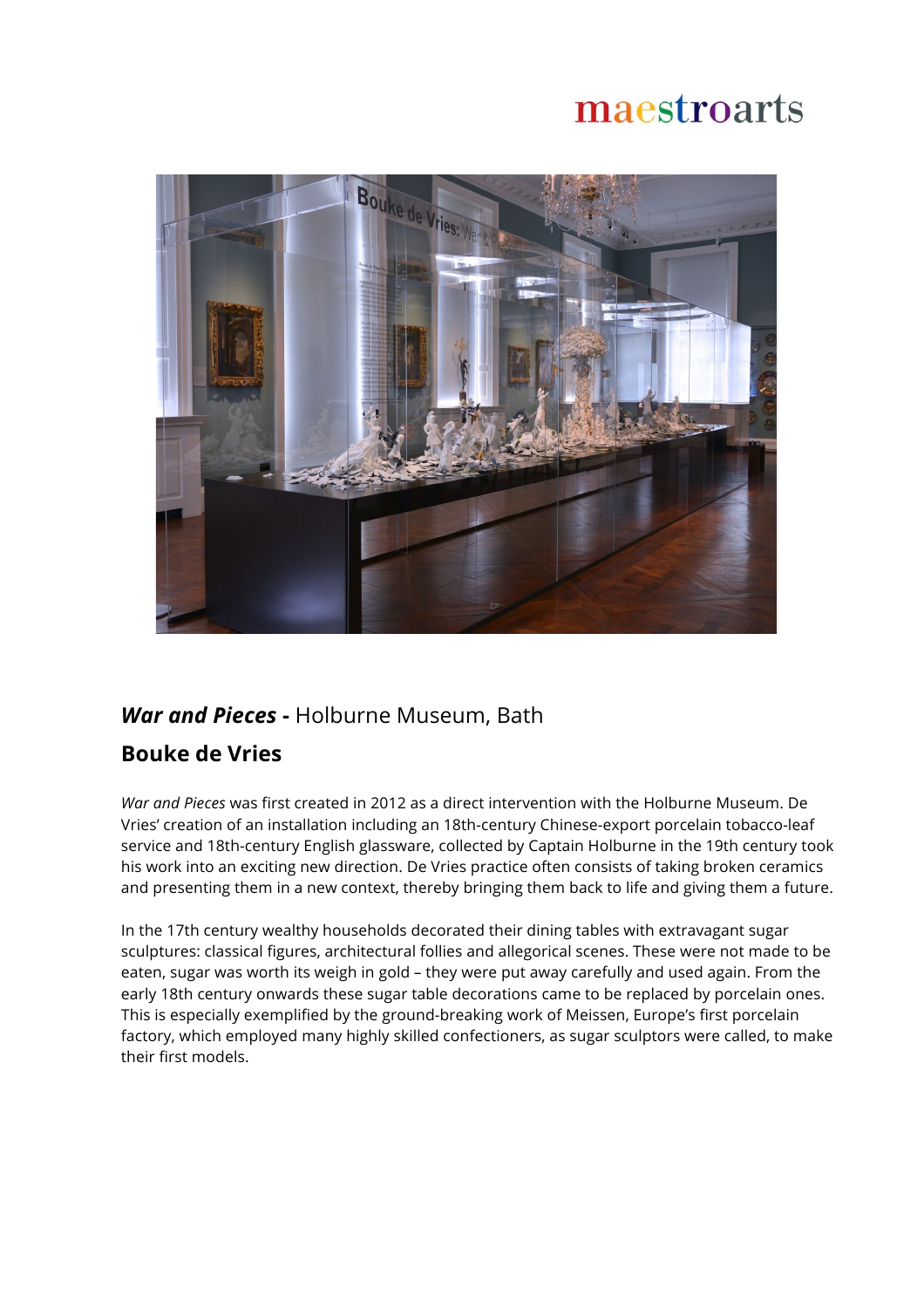Fascinated by this link between the reckless ostentation of sugar, a real status symbol among the rich and fashionable, reminiscent of our own ostentatious recklessness before the present global financial crisis and the almost alchemical beginnings of European porcelain-making.

This work is a war banquet, staging a battle royal between ancien-régime sugar and revolutionary porcelain, referencing the 18th and 19th century tradition of grand banquets given on the eve of battle, such as the famous ball given for the Duke of Wellington and his officers and allies the night before the battle of Waterloo, memorably recalled in Thackeray's Vanity Fair.

De Vries introduces supposedly indestructible plastic elements. The ever-increasing omnipresence of non-biodegradable plastic brings the installation forward to our own, more toxic times. The field of battle is the seven-metre-long central table in the Holburne Museum's ballroom. The battling figures themselves are based on a pair of Derby porcelain figures in the classic 18th-century tradition – except that they are mutating into cyborgs with colourful plastic 'bionic' limbs and heads, from broken Transformer toys, in strong contrast to the whiteness of the porcelain and sugar.

The inevitable centrepiece of the installation is the mushroom cloud of an atom bomb made of a myriad porcelain shards. These include many of the motifs de Vries has used in earlier works: crucified Christs, Guan Yins, skulls and 'frozen Charlottes'. *War and Piece* has toured various international, historically significant destinations, enroute the piece has evolved to reflect the significance of the surroundings.

*War and Pieces* will be touring the USA and Canada, 2018 - 2019

Montgomery Museum of Fine Arts Alabama - September 2018 - January 2019 Wadsworth Athenaeum, Hartford, Connecticut – February - May 2019 Gardiner Museum, Toronto - Beginning of 2020



## maestroarts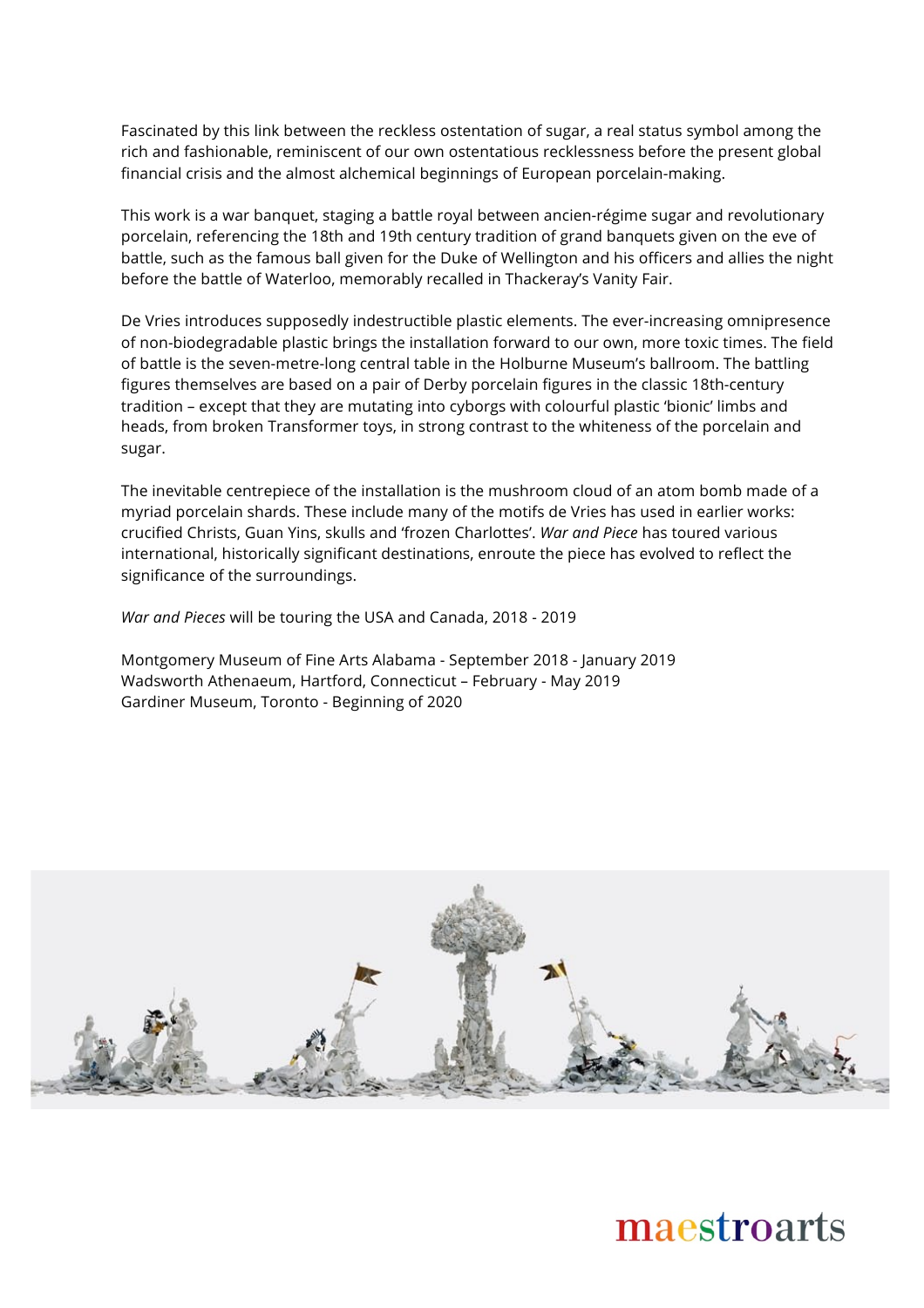# maestroarts

## **BoukedeVries,** Visual Artist

Born in Utrecht, the Netherlands in 1961, Bouke de Vries studied at the Design Academy, Eindhoven, followed by an MA at the Central School of Arts and Crafts in London (before it became Central St Martin's). After working with John Galliano, Stephen Jones and Zandra Rhodes, he switched careers and studied ceramics conservation and restoration at West Dean College. Every day in his practice as a private conservator he was faced with issues and contradictions around perfection and worth and used this as the starting point for his works. Starting out, de Vries did work for the National Trust and Christies and for artists like Grayson Perry and Gavin Turk and the estates of iconic Ceramicists Lucie Rie and Hans Coper. Since 2009 he has been creating his works using broken ceramics. Using his skills as a restorer, his artworks reclaim broken pots after their accidental trauma. He has called it 'the beauty of destruction'. Instead of reconstructing them, he deconstructs them. Instead of hiding the evidence of this most dramatic episode in the life of a ceramic object, he emphasizes their new status, instilling new virtues, new values and moving their stories forward, His work has been exhibited worldwide and his held in many collections.

For more information on *War and Pieces* and Bouke de Vries please contact:

Myriam Blundell, + 44 (0) 7788 605097, myriam@maestroarts.com

Vikki Nelson, +44 (0) 7788 284274, vikki@maestroarts.com

#### **Selected presentations of War and Pieces**

| 2017        | War and Pieces (installation), The Harley Gallery, Worksop, UK                |
|-------------|-------------------------------------------------------------------------------|
| 2016        | War and Pieces (installation), Berrington Hall, Berrington, UK                |
| 2016        | War and Pieces (installation), The Golden Box, Installation, Croome Court, UK |
| 2016        | War and Pieces (solo presentation), Gemeente Museum, The Hague,               |
| Netherlands |                                                                               |
| 2013        | War and Pieces, (installation), Outset Netherlands, Amsterdam, Netherlands    |
| 2013        | War and Pieces, (installation), Alnwick Castle, Alnwick, UK                   |
| 2013        | War and Pieces, (installation) Charlottenburg Palace, Berlin,                 |
| 2012        | War and Pieces, (installation), Holbourne Museum, Bath, UK                    |

For a full list of exhibitions by de Vries please see the separate selected exhibitions sheet.